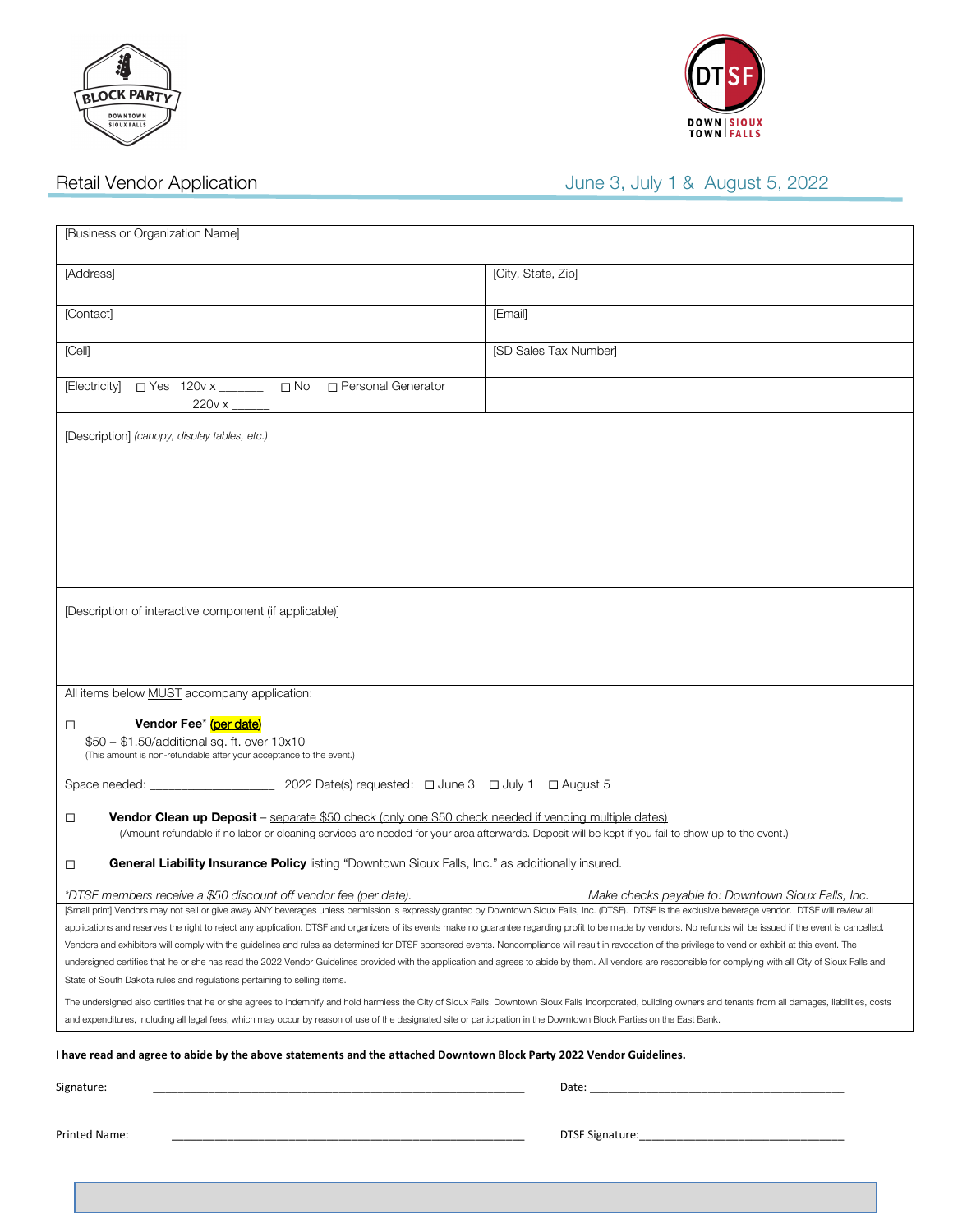## Retail Vendor Application **Contract Contract Contract Contract Contract Contract Contract Contract Contract Contract Contract Contract Contract Contract Contract Contract Contract Contract Contract Contract Contract Contra**

#### **Logistical Information**

Each Block Party will run from 5:30 – 11:00 p.m. Estimated attendance is 2,000 – 3,000. Seating will be available for attendees, and entertainment will consist of live musical performances on stage. Vendors must be completely set up and ready for business by 5:00 p.m. on selected date(s), and tear down promptly at 11:00pm. Arrival and set up begins between 2:00 – 4:00 p.m. the afternoon of the event. No booths may be set up on the street or sidewalk, only in the designated area. Vendors will be given a map prior to the event indicating their location, which will be determined by the Event Coordinator.

### **Vendor Selection Process**

DTSF members will receive first consideration to obtain a booth. Once those are chosen, we will select outside vendors based on the following criteria:

- Uniqueness and attractiveness of product
- Reasonable prices/good product value to customers
- Opportunity for new vendors/variety
- Past Participation any past working experience between DTSF and vendor must be positive. Was vendor:
- o Courteous to DTSF staff and customers?
- o Obedient of rules?
- o Adherent to offering products stated in application?
- Attractive, clean setup
- Timeliness of complete application submission

### **Quality of Presentation/Equipment, Fire & Cleaning Regulations**

All vendors must have a professional presentation, and will be responsible for supplying own canopy, equipment, garbage receptacle and whatever else is necessary for the successful booth operation. Signage and banners need to be clean and professional looking.

- All vendors will be located on pavement. Please come prepared with canopy weights.
- All vendors must dispose of their trash and recyclables properly.
- A separate cleaning deposit check is required, but will only be cashed if additional labor or cleaning services are needed to clean your area
- afterwards OR if you do not show up to the event. If not cashed, this check will be returned after the event.
- No plastic bags vendors will not be allowed to hand out products in plastic bags. Paper or reusable bags are acceptable.
- No Styrofoam vendors will not be allowed to use or hand out items in Styrofoam.

#### **Electricity**

- We will do our best to provide a power source to vendors who have requested electrical.
- Vendors must supply their own heavy-duty extension cords and indicate on the application how much power is needed. We will do our best to accommodate and inform you if we can't.
- DTSF will have an electrician (pending availability) on site to assist with hook-up.

#### **Insurance Requirements**

Vendors must have liability insurance for this event. At time of application, we ask that you submit a copy of your General Liability Insurance Policy listing Downtown Sioux Falls, Inc. as additionally insured. No one will be allowed to vend at the Downtown Block Party on the Eastbank without proof of liability. If you have already submitted this to DTSF for a previous 2022 event and it is valid through at least September 1, 2022, you do not need to submit it again.

### **Application Deadline, Acceptance Notification and How to Apply**

We will accept applications up until two weeks prior to the event date, or until all available spaces are full. Please call to check availability if close to event date.

You must submit the completed application along with **two separate checks**, one for the vendor fee and one for the cleaning deposit. The vendor fee will not be cashed until you are accepted, and the cleaning deposit will only be cashed after the event if additional labor or cleaning fees are needed to clean your area afterwards OR if you do not show up to the event OR if you use plastic bags or Styrofoam.

If you are not accepted, you will be notified by email, and both checks will be returned or shredded. Otherwise, you will receive a participant packet (emailed) with set-up information approximately 2 weeks prior to the event.

There will be no refunds once accepted to the event, even if the event is hindered or canceled due to weather, or for any other situation. All funds are fully committed to the production, promotion, and marketing of the event.

Retail Vendor Application **Contract Contract Contract Contract Contract Contract Contract Contract Contract Contract Contract Contract Contract Contract Contract Contract Contract Contract Contract Contract Contract Contra**